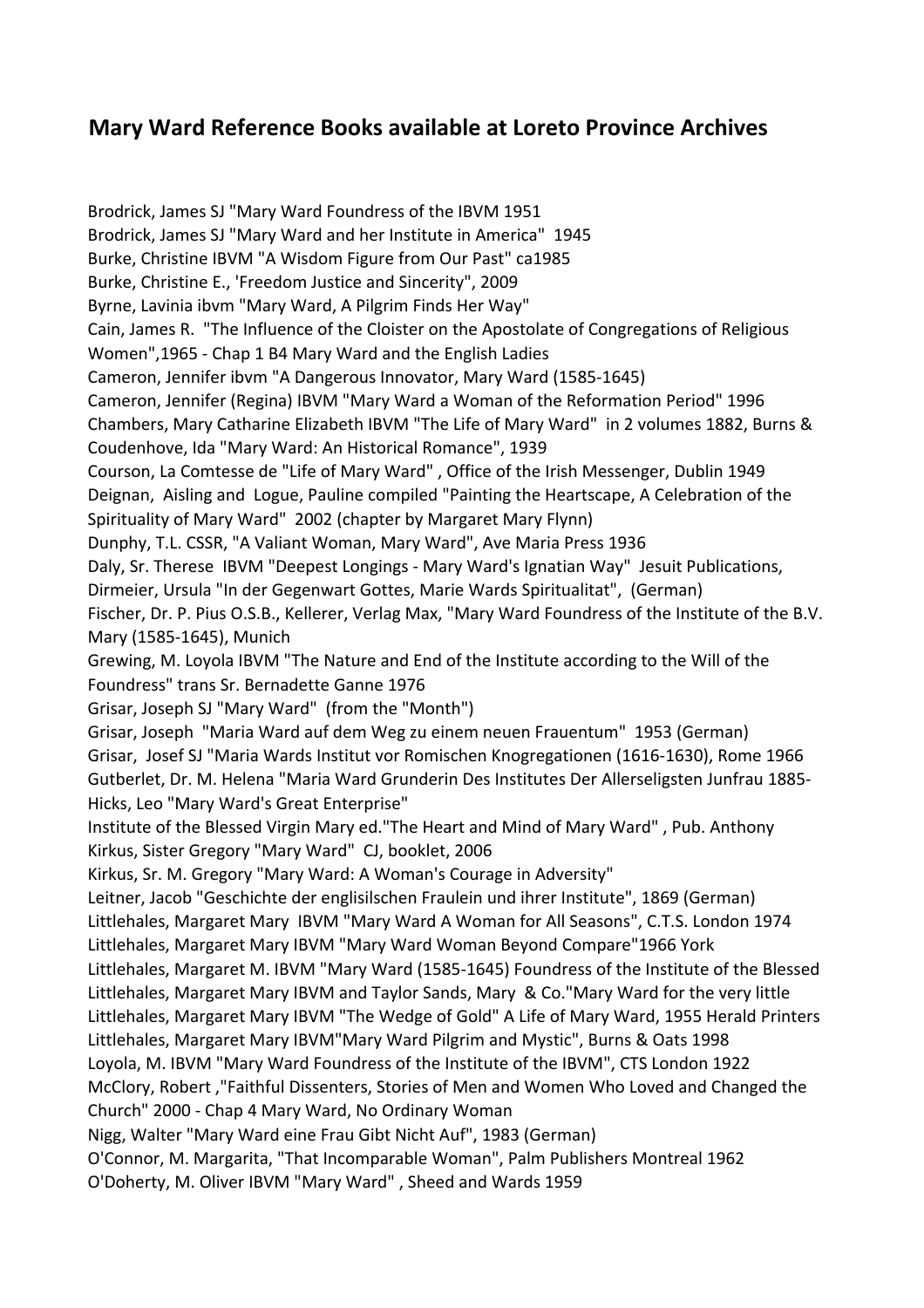O'Donohoe, S. Damien IBVM "Mary Ward and the Ignatian Ideal of a Superior" Orchard, M. Emmamuel IBVM ed."Till God Will, Mary Ward Through Her Writings" Orchard, Emmanuel, IBVM (Gillian Orchard) "Mary Ward Once and Future Foundress" CTS 1985 and 1987 revised ed. Vario Press Parker, M. Pauline IBVM "The Spirit of Mary Ward" , Polyglot 1945 & 1963 Peters, Henriette "Mary Ward Ihre Personlichkeit und ihr Institut" 1991 (German) Peters, Henriette IBVM"Mary Ward A World in Contemplation" , Gracewing Fowler Wright Books, 1991, Translated from German by Helen Butterworth Philip, M. IBVM "Three Centuries of Apostolic Work" CTS London 1939 Philip, M. IBVM "Companions of Mary Ward" Burns, Oaks and Washbourne 1939 Poyntz, Mary and Wigmore, Winifred "A Briefe Relation" ca1646 Rubatscher, Maria V. "The Life of Mary Ward" translated by M. Salome IBVM 1927 Rubatscher, Maria Veronika "Maria Ward, Ein kleines Buch von einer grossen Frau", pub. 1927 Salome, M. IBVM "Mary Ward a Foundress of the 17th Century" , 1901 York Stabler, Heather "No Ordinary Woman" (for children) , Coorparoo 1985 Scheele, Dr. Paul-Werner "Auf, ihm entgegen! Angela Merici Mary Ward M. Theresia Steele, William, 'Mary Ward - another English Saint?' in "The Venerable" 1985 Thuong, Nguoi Phu Nu Phi "Mary Ward" (Vietnamese) Wallace, Elizabeth "The Singing Heart", Canada 1954 Walsh, M. Agnes IBVM & Ryan, Sr. Celestine IBVM "Yours Ever Marie Ward Charism and Just Soul" Wetter, Immolata "Mary Ward's Apostolic Vocation", 1972 Wetter, M. Immolata IBVM "Mary Ward's Prayer" 1974 Wetter, M. Immolata IBVM "Mary Ward in her own words", Rome 1999 Wetter, Immolata IBVM,"Mary Ward" German edition, Patloch 1985 Wetter, M. Immolata "Sonderabdruck as den stemmen der zeit, 'Maria Ward' (German) Wetter, M. Immolata "Mary Ward Foundress of the Institutum Beatae Mariae Virginis (English Ladies) trans. M. Bernadette Ganne, 1995 Wetter, M. Immolata, "Maria Ward - Vertrauen auf de Stunde Gottes" Wetter, M. Immolata "Mary Ward Under the Shadow of the Inquisition", Introduction by M. Winkler, Dr. Maria Theodolinde "Maria Ward und das Institut der Englischen Fraulein in Bayern", Wright, Mary "Mary Ward's Institute, The Struggle for Identity", 1997 Wright, Mary "Mary Wards Institut Das Ringen um Identitat" (German), 1997 Prayers - Sayings Mary Ward, Go Close to Him!, CJ/IBVM Publication 2008 Institute of the Blessed Virgin Mary ed., "The Mind and Maxims of Mary Ward", Burns & Oates, "A Soul Wholly God's" They Are But Women, An Account of the Life of Mary Ward and the Work of the Institute of the

Blessed Virgin Mary founded by Her. A Member of the Institute B.V.M., Catholic Truth Society, "Mary Ward Foundress IBVM" published in Ballarat 1923

"Maria Ward Grunderin des Institutes Beatae Mariae Virginis" (German)

"Mary Ward Speaks", 1953

"Maxims of Mary Ward"

"Maxims of Our Mother Mary Ward IBVM", Ballarat 1904

Maria Ward's der Gtifterin des Institutes der Englischen Fraulein, Leben und Wirken von der Bersasser der Erzahlungen, des Briefters Ottmar, der Liebe und des Frenzes Agnes und Sophhia,